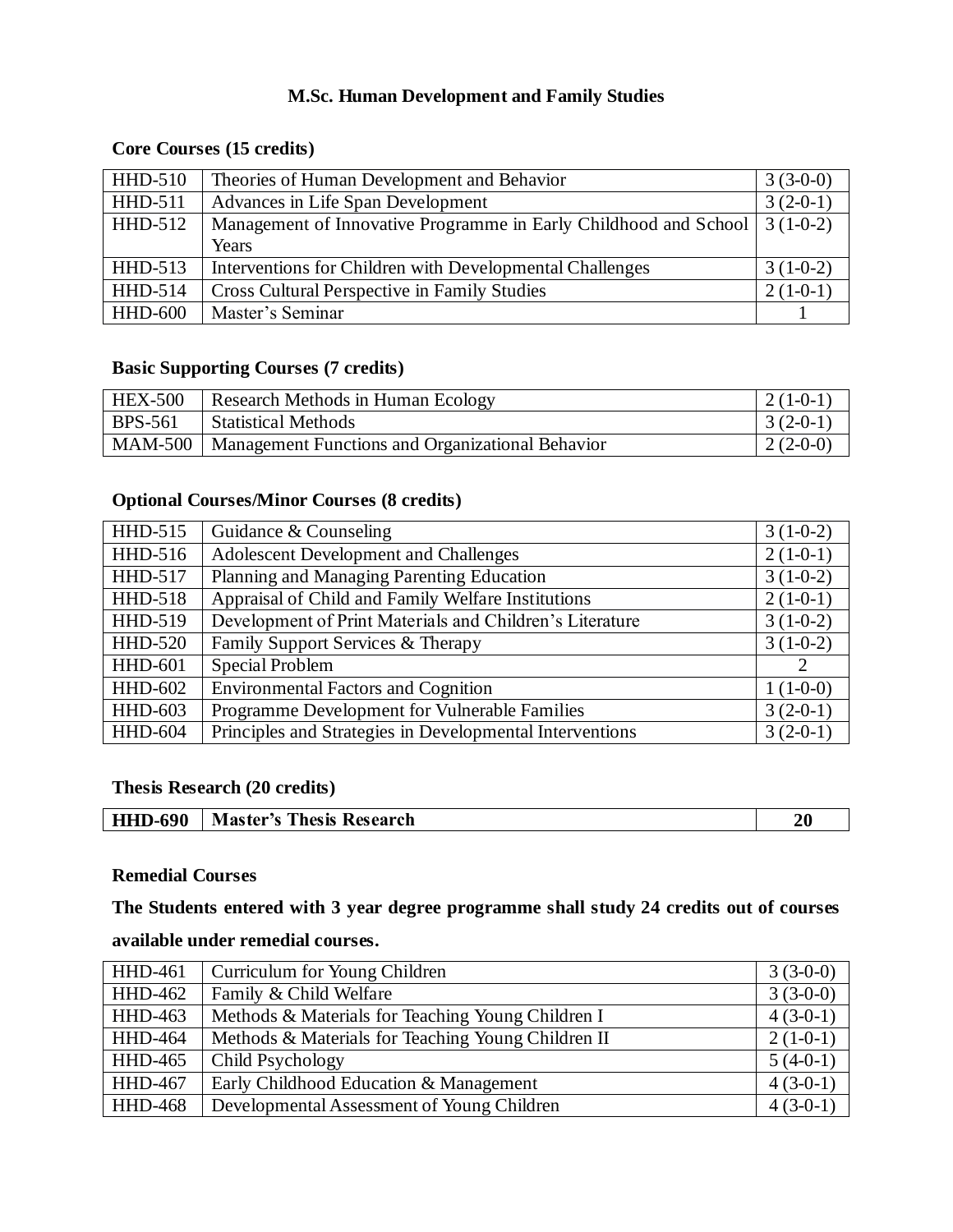| HHD-470   Children with Special Needs                             | $5(3-0-2)$       |
|-------------------------------------------------------------------|------------------|
| HHD-471   Guiding Young Child's Growth, Behaviour and Development | $\mid$ 2 (2-0-0) |

## **For students of B.Sc. (H.Sc.) of four years degree programme who have studied Vocational other than Human Development & Family Studies**

| HHD-468   Developmental Assessment of Young Children | $4(3-0-1)$ |
|------------------------------------------------------|------------|
| HHD-470   Children with Special Needs                | $5(3-0-2)$ |

### **Compulsory Courses for Minor Package for other Departments**

| HHD-511   Advances in Life Span Development                  | $\mid$ 3 (2-0-1) |
|--------------------------------------------------------------|------------------|
| HHD-518   Appraisal of Child and Family Welfare Institutions | $(2(1-0-1))$     |

### **Department of Human Development and Family Studies**

The Department offers courses in the area of human development in the life-span and in family studies. The courses cover stages of life-span of human beings; child and family welfare; studies covering differently abled and special need individuals, their identification, prevention of certain disabilities and treatment and rehabilitation; early childhood care and family.

### **Research Areas**

- Ø Study of effectiveness of comprehensive childcare through pretest-post test experimental and control group design research
- Ø Organizing 'Farm Crèche' as a rural model of care of infants and pre-schoolers
- Ø Development of mothers' education package, its delivery at community level and testing its effectiveness
- Ø Study on family planning information needs assessment
- Ø Self Help Group (SHGs) of women and family empowerment issues in rural families
- Ø Home stimulation for mothers and its effectiveness
- Ø Identification of disabilities in early childhood in rural families and development of intervention package
- Ø SHGs' linkages with ICDS and community partnership

### **Extension/Trainings**

- Ø Facilitation of women's SHGs
- Ø Rural entrepreneurship development through entrepreneurship training to SHGs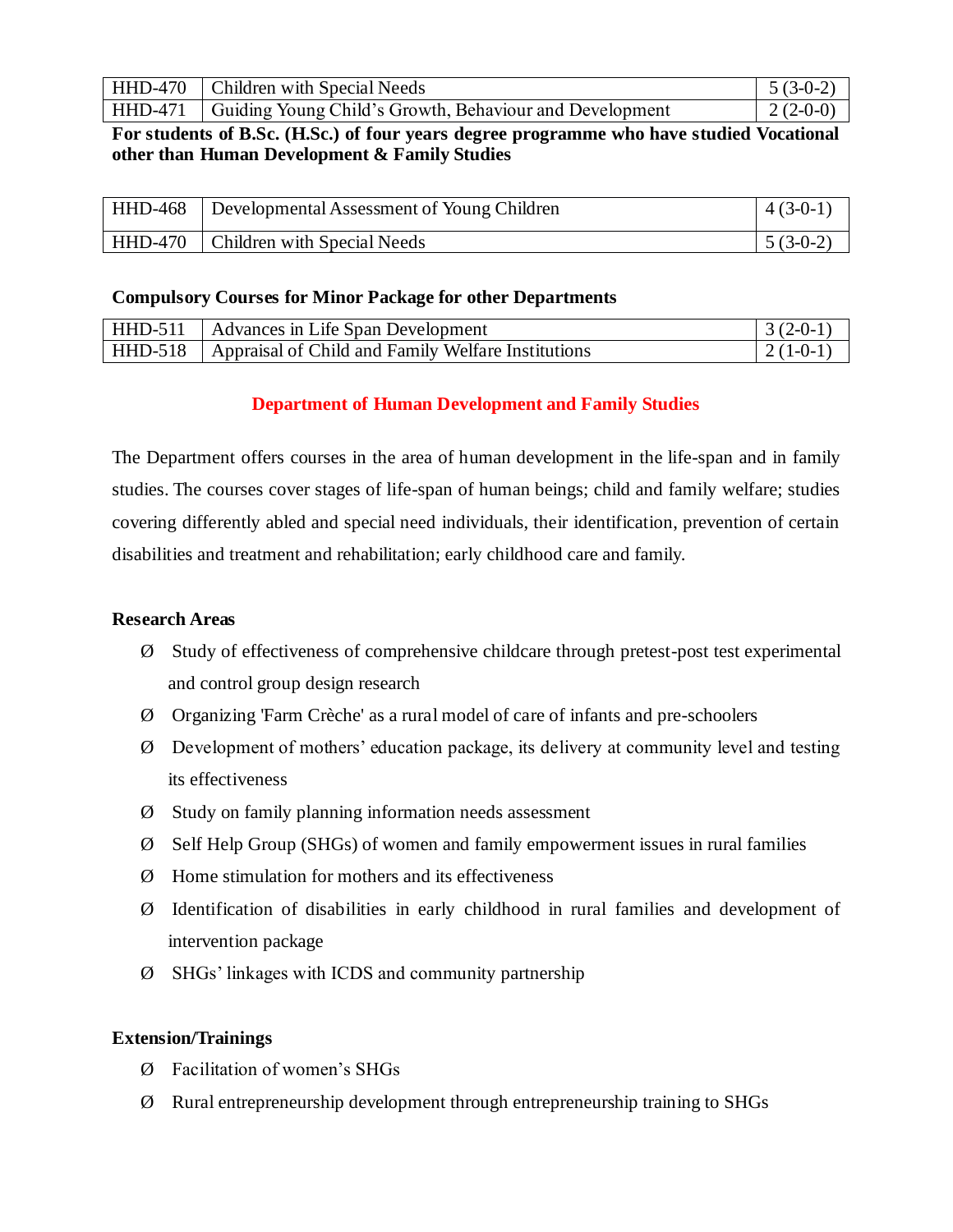- Ø Assisting women members of SHGs in micro-enterprise establishment at local level
- Ø Helping SHG members in the programme of financial assistance/micro-credits from banks
- Ø Field training to functionaries of Integrated Child Development Services (ICDS): An Indian government run programme
- $\varnothing$  Training of women / girls for income generating activities
- Ø Training on formation and running of SHGs
- Ø *Bal Utsavs*, exhibitions, guidance and counseling,festival of national nature are celebrated in the communities by students of UG and PG.
- Ø Training of functionaries of NGOs
- Ø Guidance and counselling of parents for childcare and stimulation
- Ø Programme of vocational guidance to differently abled children
- Ø Training government functionaries under government run women empowerment programme like *Swayam Siddha* programme
- Ø Developing village based models of women empowerment through regular college activity for serving.
- Ø A joint MOU signed between Mahila cluster- "Durga Gayatri" under the auspices of Gayatri Swayam Sevi Sansthan, Pantnagar and G.B. Pant University of Agriculture and Technology, Pantnagar to set up field class laboratory for experiential learning as well as women empowerment model.
- Ø Gayatri Science Club established for children of neighbourhood communities. It serves as field/class laboratory. This is affiliated and club affiliated with Vigyan Prasar, an autonomous organization under the Department of Science and Technology, Govt. of India and has its authorization number.

### **Facilities**

- Ø Laboratory Nursery School
- Ø Child Testing Laboratory
- Ø Special facilities for differently abled children and children with special needs
- Ø Day-care for Children with Facility of Child Testing, Guidance and Counselling

#### **Research Projects Undertaken**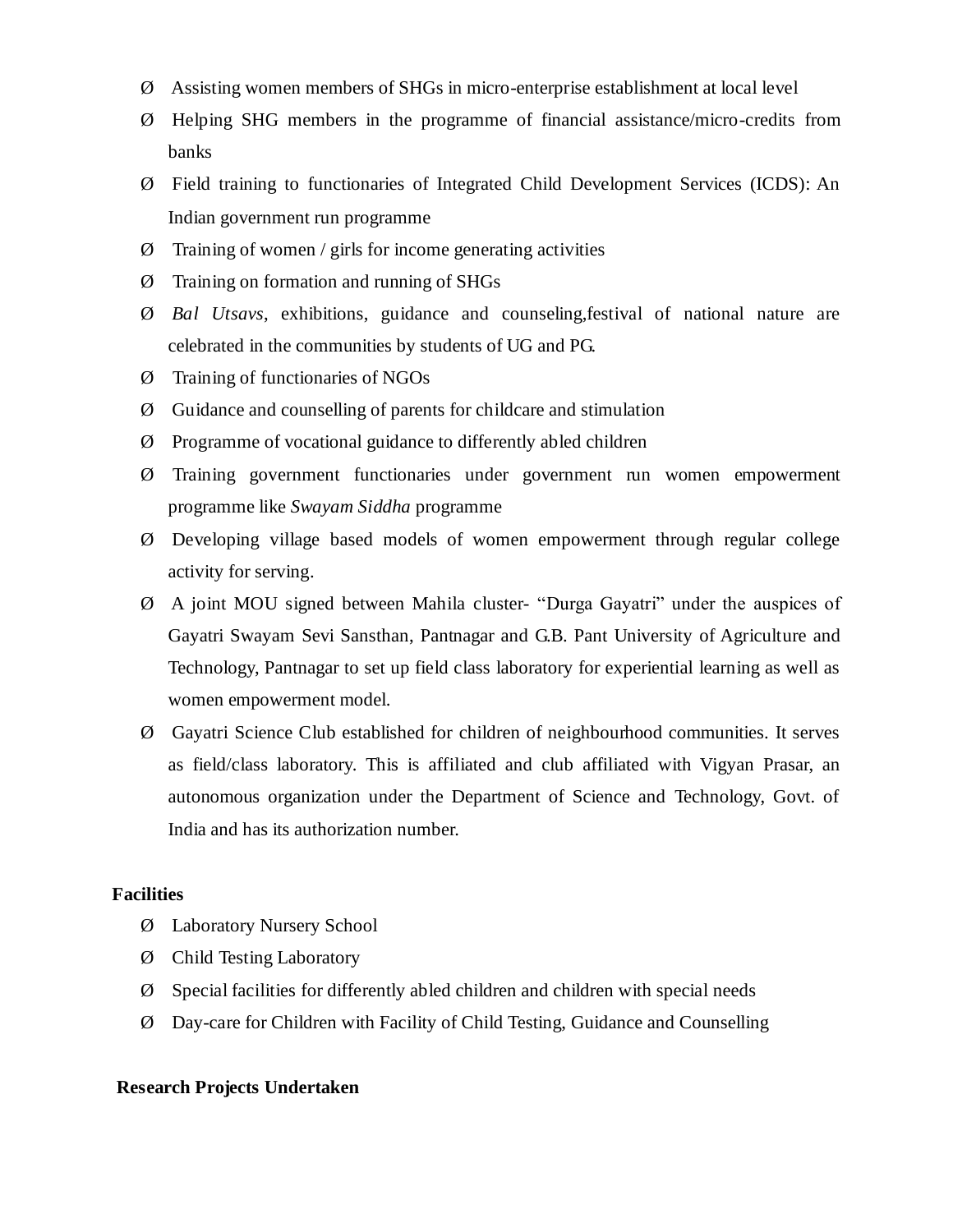- Ø Organization and impact of community childcare in farm families of Uttar Pradesh
- Ø Evolving a single functional model for delivery of child development services
- Ø Monitoring the social component of ICDS in tribal blocks in Nainital
- Ø Effect of on-site training in conduction of pre-school activities in government run ICDS programme
- Ø Assessment of the effectiveness of nutrition intervention services for pregnant women and lactating mothers in ICDS blocks
- Ø Nutrition and pre-school education activities for intervention in ICDS
- Ø Evaluation of delivery of non-formal pre-school education and nutrition services in ICDS
- Ø Effect of parent education in nutrition and childcare in University farm labour colonies
- Ø Nutritional iodine deficiency and assessment of mental development of children
- Ø Impact of an intervention programme in nutrition and family life education on adolescent girls under ICDS
- Ø Production and testing of teaching aids among the rural pre-schools/*anganwadis* of ICDS programme
- Ø Impact of non -formal preschool education and nutrition intervention in ICDS
- Ø Evaluation of parent education in childcare and nutrition in University farm labour colonies
- Ø A study of child rearing practices among university farm labour families
- Ø All India Co-ordinated Research Project on Home Science (Child Development Unit)
- Ø Developing a strategy for convergence of services for family support through development programme in selected/ adopted villages of *tarai* and hills of Uttaranchal

### **Consultancy Programmes**

- Ø Early childhood care, stimulation and education
- Ø Parent and community education on mother and childcare
- Ø Organization of family support structures for children, women, aged and related trainings of short and long duration
- Ø Guidance and counseling: General, educational and referral for children with special needs